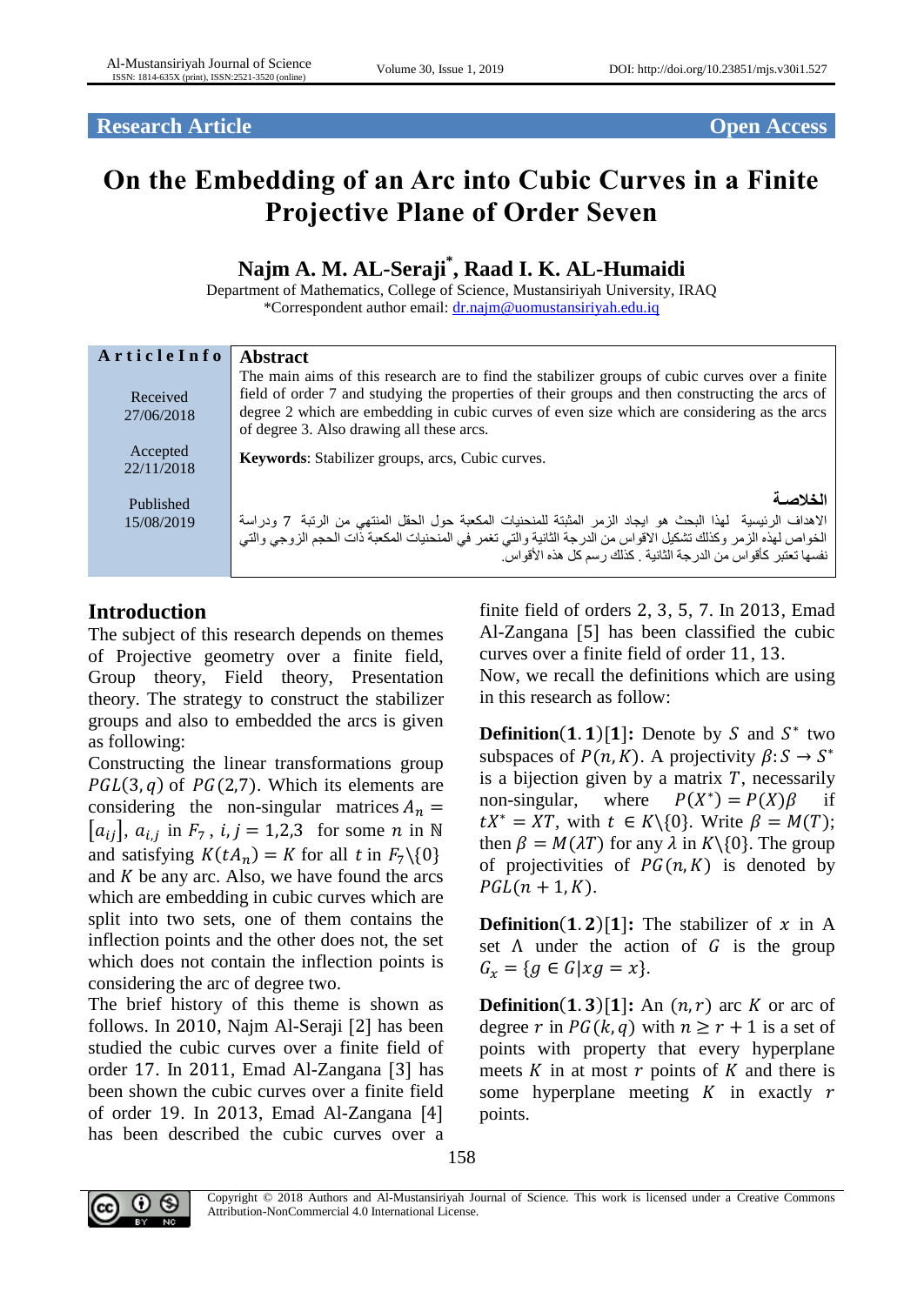**Definition** (**1.4**) [**1**]: A non-singular point P of *F* is a point of *inflexion* of *F* if  $I(P, \ell_n \cap \mathcal{F}) \geq 3$ .

Here,  $P$  is also called an inflexion; the tangent  $\ell_p$  at P is the inflexion tangent.

### **The classification of cubic curves over a finite field of order:**

The polynomial of degree three  $g_4(x) = x^3$  –  $x - 2$  is primitive in  $F_7 = \{0, 1, 2, 3, 4, 5, 6\},\$ since  $g_4(0) = -2$ ,  $g_4(1) = -2$ ,  $g_4(2) = 4$ ,  $g_4(3) = 1, g_4(4) = 2, g_4(5) = 6, g_4(6) = 5,$ also  $g_4(\varepsilon^{284}) = 0$ ,  $g_3(\varepsilon^{236}) = 0$ ,  $g_4(\varepsilon^{278}) = 0$ 0, this means  $\varepsilon^{284}$ ,  $\varepsilon^{236}$ ,  $\varepsilon^{278}$  are roots of  $g_4$ in  $F_{7^3}$ .

The companion matrix of  $g_3(x) = x^3 - x - 2$ in  $F_7[x]$  generated the points and lines of  $PG(2,7)$  as follows:

$$
P(k) = [1,0,0]C(g)^{k} = [1,0,0]\begin{pmatrix} 0 & 1 & 0 \ 0 & 0 & 1 \ 2 & 1 & 0 \end{pmatrix}^{k},
$$

 $k=0,1, ..., 56$ .

With selecting the points in  $PG(2,7)$  which are the third coordinate equal to zero, this means belong to  $L_0 = v(z)$ , that is  $v(z) = tz = z$  for all t in  $F_7 \setminus \{0\}$  and with  $P(k) = k$ , we obtain  $L_0$ ={0,1,3,13,32, 36,43,52}, that is

$$
L_{k=}L_0C(g)^k=L_0\begin{pmatrix}0&1&0\\0&0&1\\2&1&0\end{pmatrix}^k, k=0,1,\ldots,56.
$$

The number of distinct cubic curves in  $PG(2,7)$  is 26 see [4], one of them is given as follows:

$$
\beta_1 = x^3 + y^3 + z^3 \tag{1}
$$

The points of  $PG(2,7)$  on  $\beta_1$  in equation (1) are [5,1,0],[0,5,1],[6,1,0],[0,6,1],[5,0,1]

,[3,0,1],[3,1,0],[0,3,1],[6,0,1].

After the calculation and help the computer, we are obtained that the number of matrices which are stabilizing of  $\beta_1$  in equation (1) is 216, and we can not write them, because they are too much. Moreover, the stabilizer group of  $\beta_1$  in equation (1) which is denoted by  $G_{\beta_1}$  which contains:

- 9 matrices of order 2;
- 80 matrix of order 3;
- 54 matrix of order 4;
- 72 matrix of order 6;
- The identity matrix.

Drawing of  $\beta_1$  in equation (1) is given in Figure 1 as following:



**Figure 1:** Drawing of  $\beta_1$ .

Another one of cubic curve which is given in [4] is:

$$
\beta_2 = xyz - 2(x + y + z)^3
$$
 (2)

The points of  $PG(2,7)$  on  $\beta_2$  in equation (2) are [4,4,1],[6,1,0],[0,6,1], [1,2,1],[2,1,1] , [6,0,1]. To find the stabilizer group of  $\beta_2$  in equation(2), we are doing calculations by help the computer. Thus

$$
G_{\beta_2} \cong \mathbf{S_4} = \left\{ \begin{pmatrix} 0 & 0 & 1 \\ 0 & 1 & 0 \\ 1 & 0 & 0 \end{pmatrix}, \begin{pmatrix} 0 & 0 & 1 \\ 1 & 0 & 0 \\ 6 & 6 & 6 \end{pmatrix} \right\}. \beta_2 \text{ in}
$$

equation (2) is drawn in Figure 2 below.



**Figure 2:** Drawing of  $\beta_2$ .

Let  $\beta_2^* = \{ [1,2,1], [2,1,1], [6,0,1] \}$  be a subset of  $\beta_2$  in equation (2) which is forming by partition the  $\beta_2$  into two sets such that  $\beta_2^*$  does not contains the inflexion points of  $\beta_2$ , so we note that  $\beta_2^*$  represents an arc of degree two. After the calculation and help the computer, we are obtained that the number of matrices which are stabilizing of  $\beta_2^*$  is 216, and we can not write them, because they are too much.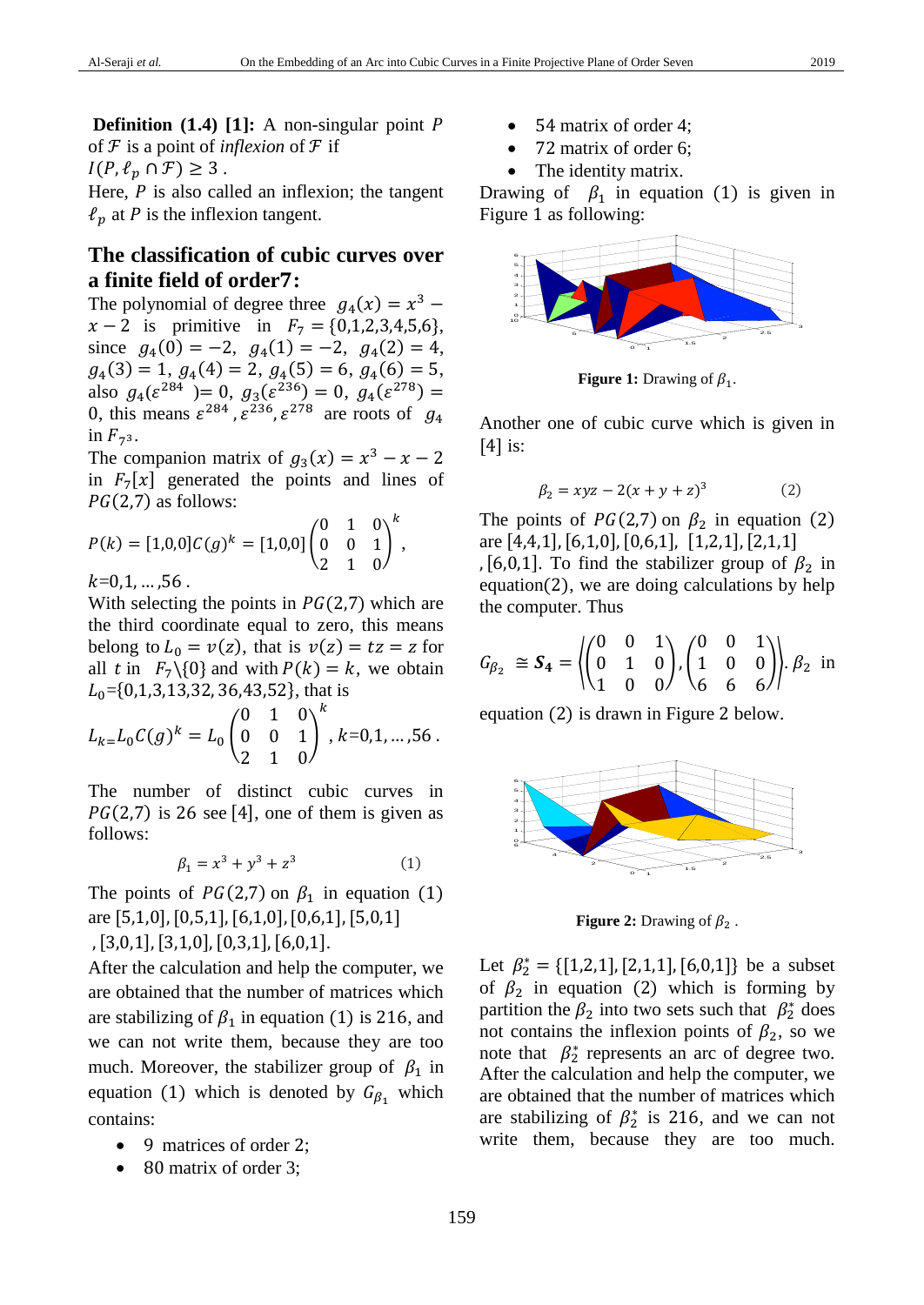Moreover, the stabilizer group of  $\beta_2^*$  which is denoted by  $G_{\beta_2^*}$  which contains

- 21 matrix of order 2;
- 80 matrix of order 3;
- 18 matrix of order 4:
- 60 matrix of order 6;
- 36 matrix of order 12;
- The identity matrix.

Drawing of  $\beta_2^*$  is given in Figure 3 as following:



**Figure 3:** Drawing of  $\beta_2^*$ .

From [4], we obtain:

$$
\beta_3 = xyz + 3(x + y + z)^3 \tag{3}
$$

The points of  $PG(2,7)$  on  $\beta_3$  in equation (3) are [1,3,1],[6,1,0],[0,6,1], [5,5,1],[3,1,1],  $[6,0,1]$ .

To find the stabilizer group of  $\beta_3$  in equation(3), we are doing calculations by help the computer. Thus

$$
G_{\beta_3} \cong \mathbf{S_4} = \left\langle \begin{pmatrix} 0 & 1 & 0 \\ 1 & 0 & 0 \\ 0 & 0 & 1 \end{pmatrix}, \begin{pmatrix} 1 & 1 & 6 \\ 2 & 6 & 4 \\ 6 & 2 & 4 \end{pmatrix} \right\rangle \cdot \beta_3 \text{ in}
$$

equation (3) is drawn in Figure 4



**Figure 4:** Drawing of  $\beta_3$ .

Let  $\beta_3^* = \{ [0,6,1], [3,1,1], [6,0,1] \}$  be a subset of  $\beta_3$  in equation (3) which is forming by partition the  $\beta_3$  into two sets such that  $\beta_3^*$  does not contains the inflection points of  $\beta_3$ , so we note that  $\beta_3^*$  represents an arc of degree two. After the calculation and help the computer, we are obtained that the number of matrices which are stabilizing of  $\beta_3^*$  is 216, and we can not write them, because they are too much. Moreover, the stabilizer group of  $\beta_3^*$  which is denoted by  $G_{\beta_3^*}$  which contains

- 21 matrix of order 2;
- 80 matrix of order 3;
- 18 matrix of order 4;
- 60 matrix of order 6;
- 36 matrix of order 12;
- The identity matrix.

Drawing of  $\beta_3^*$  is given in Figure 5 as following:



**Figure 5:** Drawing of  $\beta_3^*$ .

From [4], we obtain:

$$
\beta_4 = xyz - 3(x + y + z)^3 \tag{4}
$$

The points of  $PG(2,7)$  on  $\beta_4$  in equation (4)are  $[4,6,1]$ ,  $[2,2,1]$ ,  $[6,1,0]$ ,  $[0,6,1]$ ,  $[3,6,1]$ ,  $[4,1,1]$ ,  $[1,4,1]$ ,  $[2,5,1]$ ,  $[6,4,1]$ ,  $[5,2,1]$ ,  $[6,3,1]$ ,  $[6,0,1]$ . To find the stabilizer group of  $\beta_4$  in equation (4), we are doing calculations by help the computer. Thus

$$
G_{\beta_4} \cong S_3 = \left\{ \begin{pmatrix} 0 & 0 & 1 \\ 1 & 0 & 0 \\ 0 & 1 & 0 \end{pmatrix}, \begin{pmatrix} 0 & 0 & 1 \\ 0 & 1 & 0 \\ 1 & 0 & 0 \end{pmatrix} \right\}. \beta_4 \text{ in}
$$
  
equation (36) is drawn in Figure 6

equation (36) is drawn in Figure 6



**Figure 6:** Drawing of  $\beta_4$ .

Let  $\beta_4^* = \{ [3,6,1], [5,2,1], [6,0,1] \}$  be a subset of  $\beta_4$  in equation (4) which is forming by partition  $\beta_4$  into two sets such that  $\beta_4^*$  does not



Copyright © 2018 Authors and Al-Mustansiriyah Journal of Science. This work is licensed under a Creative Commons Attribution-NonCommercial 4.0 International License.

160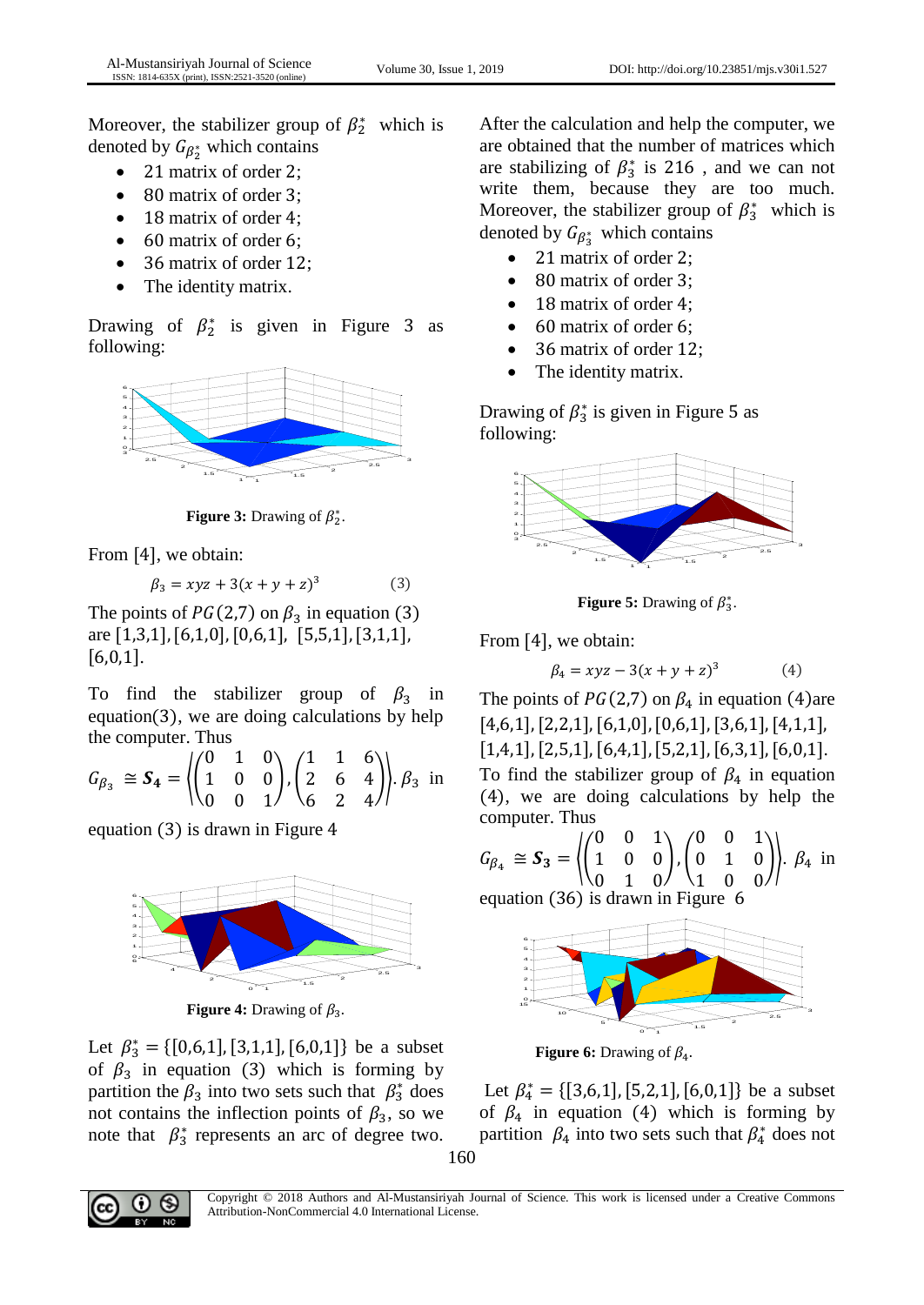$$
G_{\beta_4^*} \cong \mathbf{D_6} = \left\langle \begin{pmatrix} 0 & 0 & 1 \\ 3 & 3 & 6 \\ 4 & 2 & 6 \end{pmatrix}, \begin{pmatrix} 0 & 0 & 1 \\ 0 & 1 & 0 \\ 1 & 0 & 0 \end{pmatrix} \right\rangle.
$$

Drawing of  $\beta_4^*$  is given in Figure 7



**Figure 7:** Drawing of  $\beta_4^*$ .

From [4], we obtain:

$$
\beta_5 = xyz + (x + y + z)^3 \tag{5}
$$

The points of  $PG(2,7)$  on  $\beta_5$  in equation (5) are [6,1,0],[0,6,1],[1,6,1], [6,1,1],[1,1,1],  $[6,6,1]$ ,  $[6,0,1]$ .

To find the stabilizer group of  $\beta_5$  in equation (5), we are doing calculations by help the computer. Thus

$$
G_{\beta_5} \cong \mathbf{S}_3 = \left\{ \begin{pmatrix} 0 & 0 & 1 \\ 1 & 0 & 0 \\ 0 & 1 & 0 \end{pmatrix}, \begin{pmatrix} 0 & 0 & 1 \\ 0 & 1 & 0 \\ 1 & 0 & 0 \end{pmatrix} \right\}.\ \beta_5 \text{ in}
$$
equation (5) is drawn in Figure 8



**Figure 8:** Drawing of  $\beta_5$ .

From [4], we obtain:

$$
\beta_6 = xy(x + y) + 3z^3 \tag{6}
$$

The points of  $PG(2,7)$  on  $\beta_6$  in equation (6) are [1,0,0],[0,1,0],[6,1,0].

After the calculation and help the computer, we are obtained that the number of matrices which are stabilizing of  $\beta_6$  in equation (6) is 1764, and we can not write them, because they are too much. Moreover, the stabilizer group of  $\beta_6$ in equation (6) which is denoted by  $G_{\beta_6}$  which contains

- 91 matrix of order 2;
- 224 matrix of order 3;
- 980 matrix of order 6;
- 48 matrix of order 7;
- 252 matrix of order 14;
- 168 matrix of order 21;
- The identity matrix.

Drawing of  $\beta_6$  in equation (6) is given in Figure 9 as following:



**Figure 9:** Drawing of  $\beta_6$ .

From [4], we have:

$$
\beta_7 = xy(x+y) - 2z^3 \tag{7}
$$

The points of  $PG(2,7)$  on  $\beta_7$  in equation (7) are [1,0,0],[0,1,0],[4,4,1], [4,6,1],[2,2,1],  $[6,1,0]$ ,  $[2,3,1]$ ,  $[1,5,1]$ ,  $[6,4,1]$ ,  $[1,1,1]$ ,  $[5,1,1]$ , [3,2,1]. To find the stabilizer group of  $\beta_7$  in equation(7), we are doing calculations by help the computer. Thus

$$
G_{\beta_7} \cong S_3 \times Z_3 = \left\{ \begin{pmatrix} 0 & 1 & 0 \\ 6 & 1 & 0 \\ 0 & 0 & 6 \end{pmatrix}, \begin{pmatrix} 0 & 1 & 0 \\ 1 & 0 & 0 \\ 0 & 0 & 1 \end{pmatrix} \right\} \times \left\{ \begin{pmatrix} 0 & 1 & 0 \\ 6 & 1 & 0 \\ 0 & 0 & 3 \end{pmatrix} \right\}.
$$

 $\beta_7$  in equation (7) is drawn in Figure 10



**Figure 10:** Drawing of  $\beta_7$ .

Let  $\beta^*_{7} =$ 

 $\{[2,2,1],[2,3,1],[1,5,1],[1,1,1],[5,1,1],[3,2,1]\}$ be a subset of  $\beta_7$  in equation (7) which is forming by partition  $\beta_7$  into two sets such that  $\beta_7^*$  does not contains the inflection points of  $\beta_7$ , so we note that  $\beta_7^*$  represents an arc of degree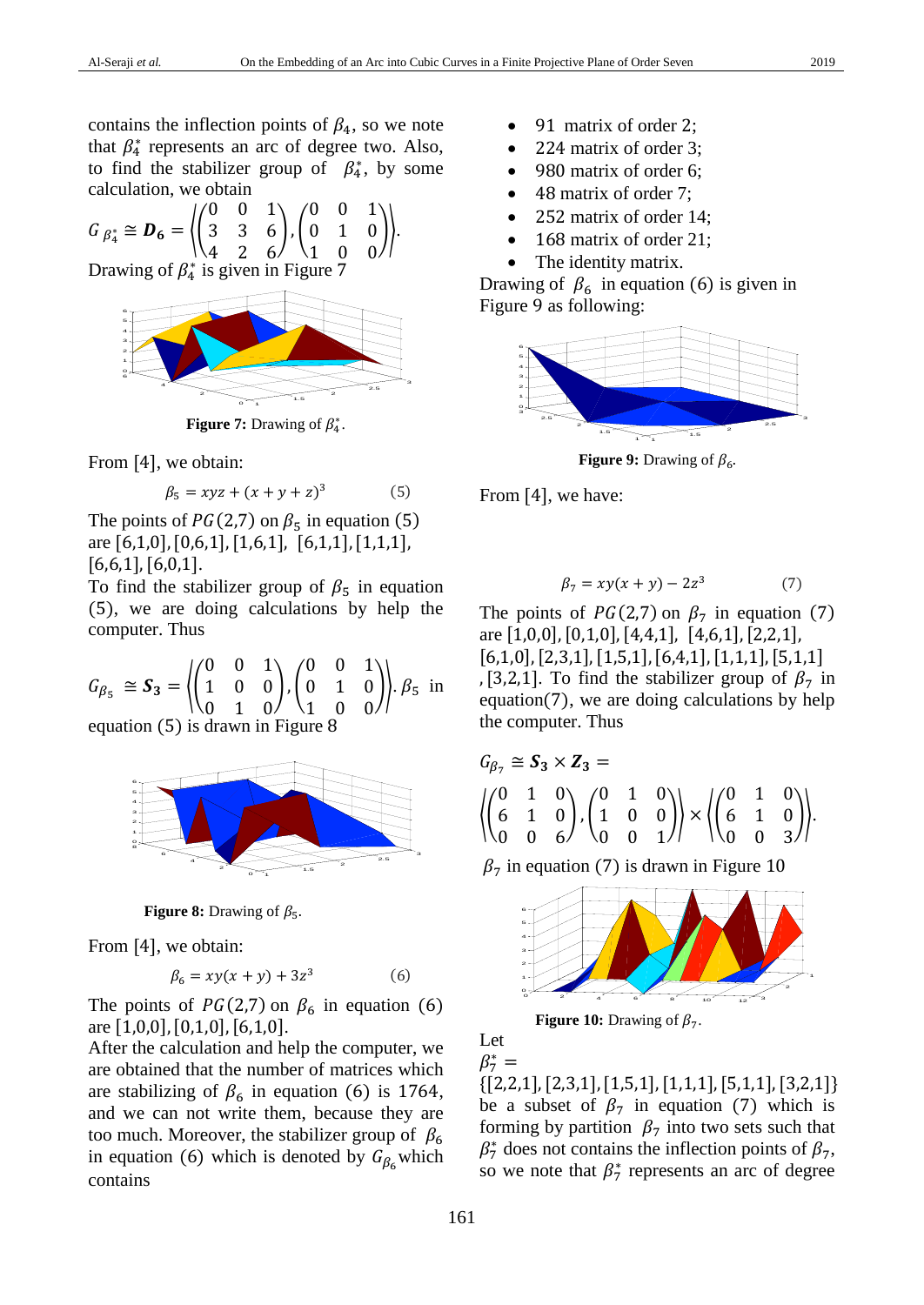two. Also, to find the stabilizer group of  $\beta_7^*$ , by some calculation, we obtain  $G_{\beta_7^*}$  contains

- 9 matrices of order 2;
- 8 matrices of order 3;
- 18 matrix of order 4;
- The identity matrix.

Drawing of  $\beta_7^*$  is given in Figure 11 as following:



**Figure 11:** Drawing of  $\beta_7^*$ .

From [4], we have:

$$
\beta_8 = yz^2 + x^3 - 3xy^2 - y^3 \tag{8}
$$

The points of  $PG(2,7)$  on  $\beta_8$  in equation (8) are [0,0,1],[0,6,1],[2,3,1], [5,4,1],[0,1,1]. To find the stabilizer group of  $\beta_8$  in equation (8), we are doing calculations by help the computer. Thus

$$
G_{\beta_8} \cong \mathbf{D_4} = \begin{pmatrix} 1 & 4 & 0 \\ 4 & 6 & 0 \\ 0 & 0 & 2 \end{pmatrix}, \begin{pmatrix} 1 & 3 & 0 \\ 0 & 6 & 0 \\ 0 & 0 & 1 \end{pmatrix}.
$$
  
\n $\beta_8$  in equation (8) is drawn in Figure 12



**Figure 12:** Drawing of  $\beta_8$ .

From [4], we have:

$$
\beta_9 = yz^2 + x^3 - 3xy^2 + y^3 \tag{9}
$$

The points of  $PG(2,7)$  on  $\beta_9$  in equation (9) are [0,0,1],[4,3,1],[2,6,1],[1,4,1],[3,4,1], [1,5,1],[1,1,1],[6,3,1],[5,1,1],[6,6,1],[6,2,1].

To find the stabilizer group of  $\beta_9$  in equation (9), we are doing calculations by help the computer. Thus

$$
G_{\beta_9} \cong \mathbf{Z}_2 = \left\langle \begin{pmatrix} 1 & 0 & 0 \\ 0 & 1 & 0 \\ 0 & 0 & 6 \end{pmatrix} \right\rangle.
$$

 $\beta_9$  in equation (9) is drawn in Figure 13.



**Figure 13:** Drawing of  $\beta_9$ . From [4], we obtain:

$$
\beta_{10} = yz^2 + x^3 + xy^2 \tag{10}
$$

The points of  $PG(2,7)$  on  $\beta_{10}$  in equation (10) are [0,1,0],[0,0,1],[6,5,1],[1,4,1],[2,5,1] ,[1,2,1],[5,2,1],[6,3,1]. To find the stabilizer group of  $\beta_{10}$  in equation (10), we are doing calculations by help the computer. Thus

$$
G_{\beta_{10}} \cong \mathbf{Z}_2 = \left\langle \begin{pmatrix} 1 & 0 & 0 \\ 0 & 1 & 0 \\ 0 & 0 & 6 \end{pmatrix} \right\rangle.
$$

 $\beta_{10}$  in equation (10) is drawn in Figure 14.



**Figure 14:** Drawing of  $\beta_{10}$ .

Let  $\beta_{10}^* = \{ [1,4,1], [1,2,1], [5,2,1], [6,3,1] \}$  be a subset of  $\beta_{10}$  in equation (10) which is forming by partition  $\beta_{10}$  into two sets such that  $\beta_{10}^*$  does not contains the inflection points of  $\beta_{10}$ , so we note that  $\beta_{10}^*$  represents an arc of degree two. Also, to find the stabilizer group of  $\beta_{10}^*$ , by some calculation, we obtain

$$
G_{\beta_{10}^*} \cong \mathbf{S_4} = \left\langle \begin{pmatrix} 1 & 0 & 5 \\ 4 & 6 & 3 \\ 6 & 1 & 6 \end{pmatrix}, \begin{pmatrix} 1 & 0 & 0 \\ 4 & 3 & 2 \\ 6 & 3 & 4 \end{pmatrix} \right\rangle.
$$



Copyright © 2018 Authors and Al-Mustansiriyah Journal of Science. This work is licensed under a Creative Commons Attribution-NonCommercial 4.0 International License.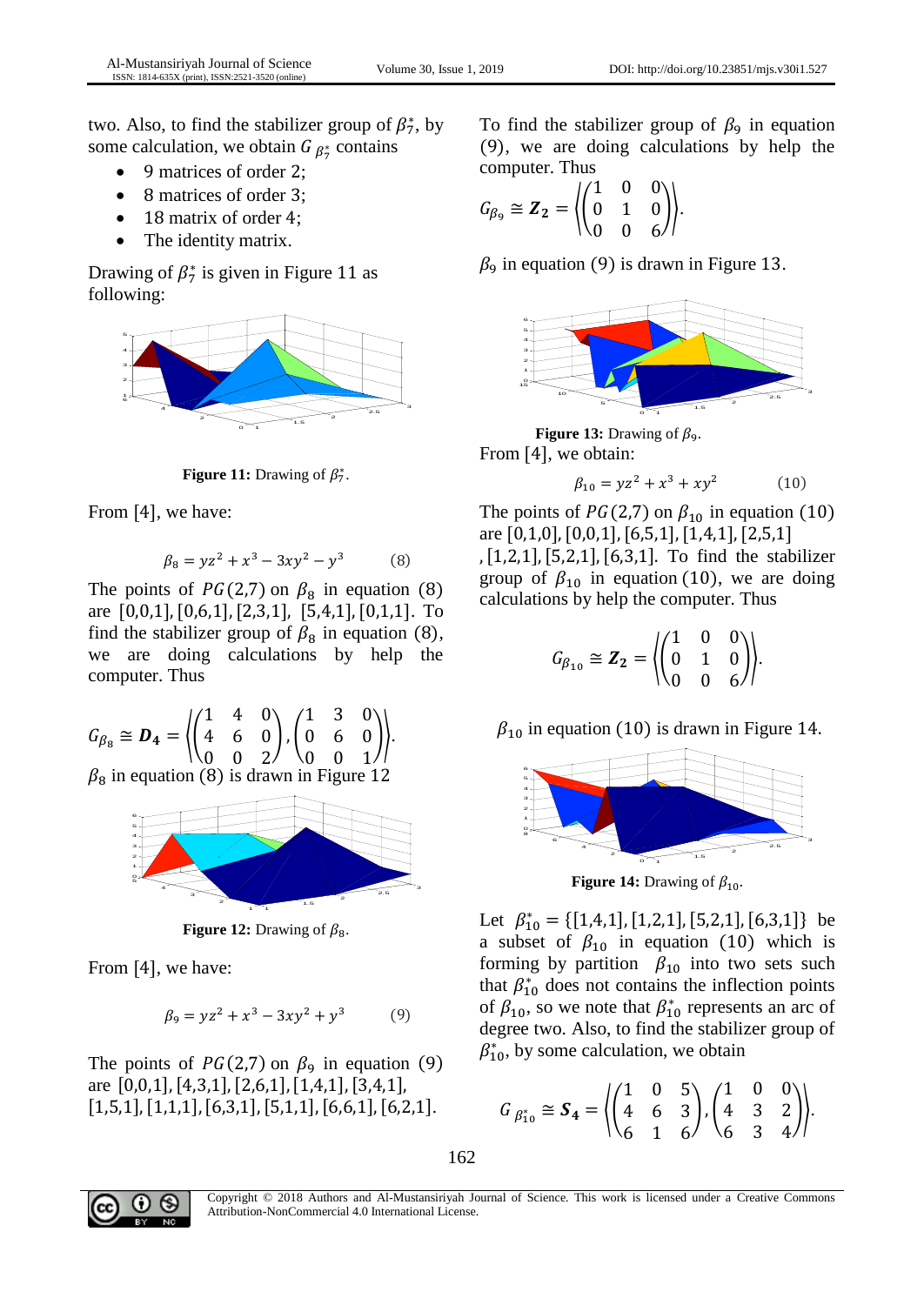Drawing of  $\beta_{10}^*$  is given in Figure 15.



**Figure 15:** Drawing of  $\beta_{10}^*$ .

From [4], we obtain:

$$
\beta_{11} = yz^2 + x^3 + 3xy^2 \tag{11}
$$

The points of  $PG(2,7)$  on  $\beta_{11}$  in equation (11) are [0,1,0],[0,0,1],[5,1,0],[4,3,1],[3,6,1] ,[4,1,1],[3,4,1],[2,1,0]. To find the stabilizer

group of  $\beta_{11}$  in equation(11), we are doing calculations by help the computer. Thus

$$
G_{\beta_{11}} \cong \mathbf{Z}_2 = \left\langle \begin{pmatrix} 1 & 0 & 0 \\ 0 & 1 & 0 \\ 0 & 0 & 6 \end{pmatrix} \right\rangle.
$$

 $\beta_{11}$  in equation (11) is drawn in Figure 16



**Figure 16:** Drawing of  $\beta_{11}$ .

Let  $\beta_{11}^* = \{ [4,3,1], [3,6,1], [4,1,1], [3,4,1] \}$  be a subset of  $\beta_{11}$  in equation (11) which is forming by partition  $\beta_{11}$  into two sets such that  $\beta_{11}^*$  does not contains the inflection points of  $\beta_{11}$ , so we note that  $\beta_{11}^*$  represents an arc of degree two. Also, to find the stabilizer group of  $\beta_{11}^*$ , by some calculation, we obtain

$$
G_{\beta_{11}^*} \cong \mathbf{S_4} = \left\langle \begin{pmatrix} 0 & 1 & 3 \\ 0 & 5 & 0 \\ 1 & 4 & 0 \end{pmatrix}, \begin{pmatrix} 1 & 3 & 0 \\ 5 & 6 & 0 \\ 0 & 0 & 3 \end{pmatrix} \right\rangle.
$$

Drawing of  $\beta_{11}^*$  is given in Figure 17.



**Figure17:** Drawing of  $\beta_{11}^*$ .

From [4], we obtain:

$$
\beta_{12} = yz^2 + x^3 - 3xy^2 + 3y^3 \tag{12}
$$

The points of  $PG(2,7)$  on  $\beta_{12}$  in equation (12) are[0,0,1],[3,6,1],[4,1,1],[3,5,1],[2,5,1], [3,1,0],[0,3,1],[5,2,1],[4,2,1],[0,4,1].To find the stabilizer group of  $\beta_{12}$  in equation (12), we are doing calculations by help the computer. Thus:

$$
G_{\beta_{12}} \cong \mathbf{Z}_2 = \left\langle \begin{pmatrix} 1 & 0 & 0 \\ 0 & 1 & 0 \\ 0 & 0 & 6 \end{pmatrix} \right\rangle.
$$

 $\beta_{12}$  in equation (12) is drawn in Figure 18.



**Figure 18:** Drawing of  $\beta_{12}$ .

Let  $\beta_{12}^* = \{ [2,5,1], [0,3,1], [5,2,1], [4,2,1], [0,4,1] \}$ be a subset of  $\beta_{12}$  in equation (12) which is forming by partition  $\beta_{12}$  into two sets such that  $\beta_{12}^*$  does not contains the inflection points of  $\beta_{12}$ , so we note that  $\beta_{12}^*$  represents an arc of degree two. Also, to find the stabilizer group of

$$
\beta_{12}^*
$$
, by some calculation, we obtain  
\n $G_{\beta_{12}^*} \cong S_3 = \left\langle \begin{pmatrix} 1 & 3 & 2 \\ 2 & 4 & 6 \\ 6 & 4 & 2 \end{pmatrix}, \begin{pmatrix} 0 & 1 & 6 \\ 6 & 6 & 3 \\ 2 & 6 & 3 \end{pmatrix} \right\rangle.$ 

Drawing of  $\beta_{12}^*$  is given in Figure 19.



**Figure 19:** Drawing of  $\beta_{12}^*$ .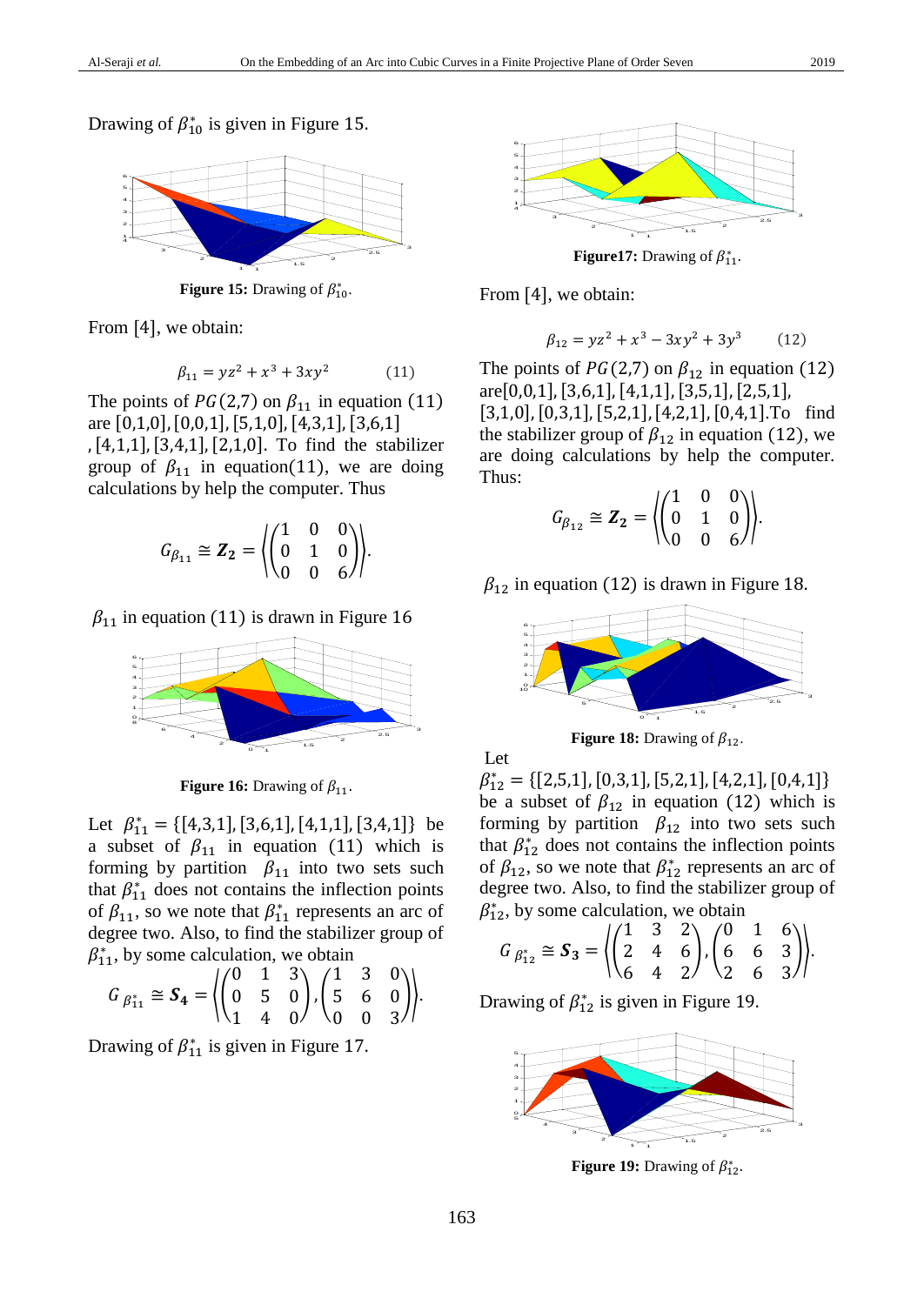From [4], we have:

$$
\beta_{13} = yz^2 + x^3 - 2xy^2 + 2y^3 \tag{13}
$$

The points of  $PG(2,7)$  on  $\beta_{13}$  in equation (13) are [0,0,1],[4,3,1],[3,4,1],[4,5,1],[5,6,1],  $[2,1,1]$ ,  $[3,2,1]$ . To find the stabilizer group of

 $\beta_{13}$  in equation (13), we are doing calculations by help the computer. Thus

$$
G_{\beta_{13}} \cong Z_2 \times Z_2 = \left\langle \begin{pmatrix} 1 & 0 & 0 \\ 0 & 1 & 0 \\ 0 & 0 & 6 \end{pmatrix} \right\rangle \times \left\langle \begin{pmatrix} 1 & 5 & 0 \\ 3 & 6 & 0 \\ 0 & 0 & 3 \end{pmatrix} \right\rangle.
$$

 $\beta_{13}$  in equation (13) is drawn in Figure 20.



**Figure 20:** Drawing of  $\beta_{13}$ .

From [4], we have:

$$
\beta_{14} = yz^2 + x^3 - 2xy^2 + y^3 \tag{14}
$$

The points of  $PG(2,7)$  on  $\beta_{14}$  in equation (14) are  $[0,0,1]$ ,  $[3,5,1]$ ,  $[1,1,0]$ ,  $[4,2,1]$ . To find the stabilizer group of  $\beta_{14}$  in equation (14), we are doing calculations by help the computer. Thus  $G_{\beta_{14}}$  contains

- 7 matrices of order 2;
- 8 matrices of order 3;
- 20 matrix of order 6;
- The identity matrix.

Drawing of  $\beta_{14}$  in equation (14) is given in figure 21 as following:



**Figure 21:** Drawing of  $\beta_{14}$ .

Let  $\beta_{14}^* = \{ [1,1,0], [4,2,1] \}$  be a subset of  $\beta_{14}$ in equation (14) which is forming by partition the  $\beta_{14}$  into two sets such that  $\beta_{14}^*$  does not contains the inflection points of  $\beta_{14}$ , so we note that  $\beta_{14}^*$  represents an arc of degree two. After the calculation and help the computer, we are obtained that the number of matrices which are stabilizing of  $\beta_{14}^*$  is 3528, and we cannot write them, because they are too much. Moreover, the stabilizer group of  $\beta_{14}^*$  which is denoted by  $G_{\beta_{14}^*}$  which contains

- 103 matrix of order 2;
- 222 matrix of order 3;
- 292 matrix of order 4;
- 1602 matrix of order 6;
- 588 matrix of order 12;
- 336 matrix of order 14;
- 168 matrix of order 21;
- 168 matrix of order 42;
- The identity matrix.

Drawing of  $\beta_{14}^*$  is given in Figure 22 as following:



**Figure 22:** Drawing of  $\beta_{14}^*$ .

From [4], we have:

$$
\beta_{15} = yz^2 + x^3 - 2xy^2 + 3y^3 \tag{15}
$$

The points of  $PG(2,7)$  on  $\beta_{15}$  in equation (15) are [0,0,1],[2,6,1],[2,4,1],[2,3,1],[5,4,1],

[2,1,0],[0,3,1],[5,1,1],[5,3,1],[0,4,1].To find the stabilizer group of  $\beta_{15}$  in equation (15), we are doing calculations by help the computer. Thus:

$$
G_{\beta_{15}} \cong \mathbf{Z}_2 = \left\langle \begin{pmatrix} 1 & 0 & 0 \\ 0 & 1 & 0 \\ 0 & 0 & 6 \end{pmatrix} \right\rangle.
$$

 $\beta_{15}$  in equation (15) is drawn in Figure 23.



Copyright © 2018 Authors and Al-Mustansiriyah Journal of Science. This work is licensed under a Creative Commons Attribution-NonCommercial 4.0 International License.

164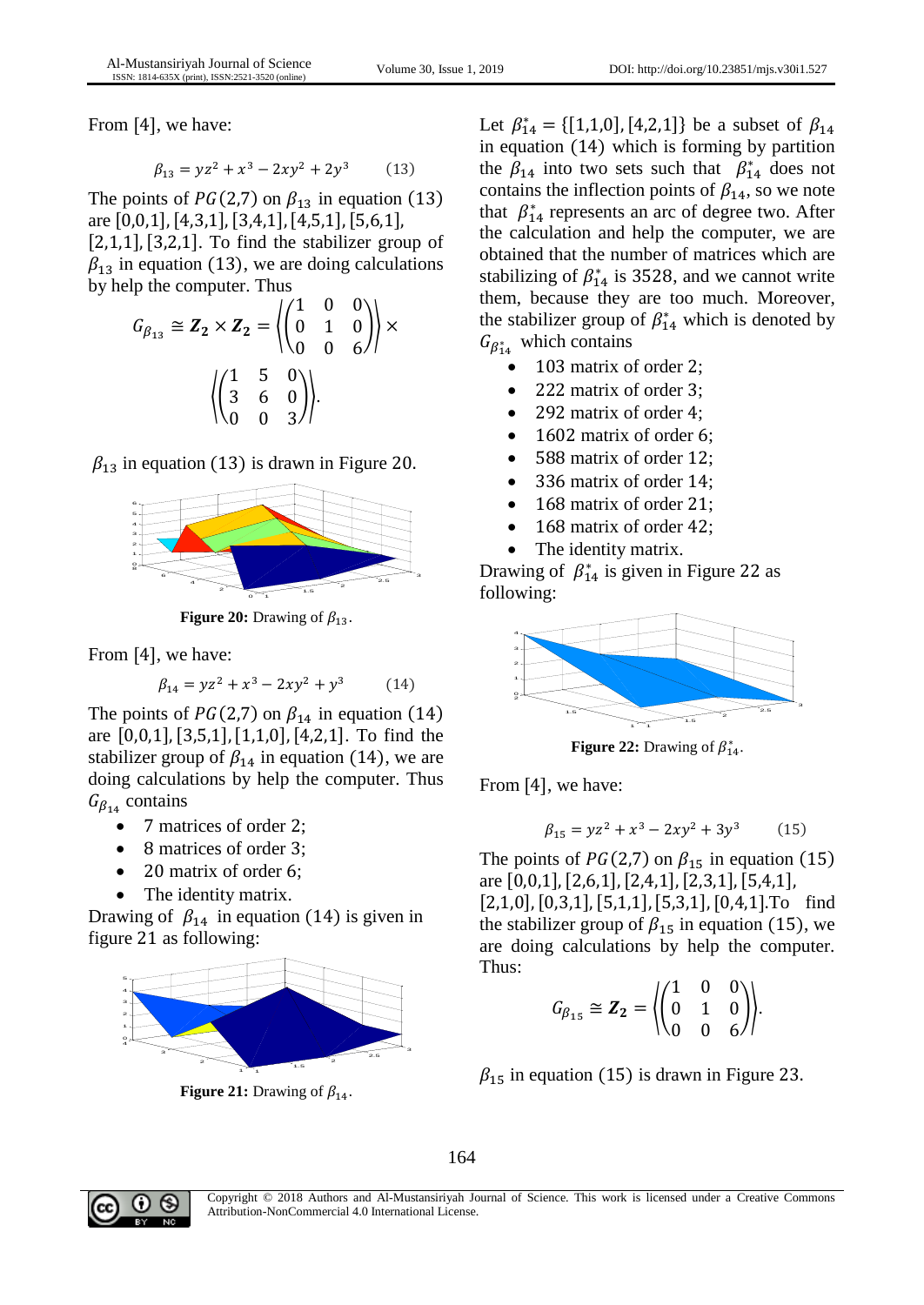

**Figure 23:** Drawing of  $\beta_{15}$ .

Let

 $\beta_{15}^* = \{ [2,4,1], [0,3,1], [5,1,1], [5,3,1], [0,4,1] \}$ be a subset of  $\beta_{15}$  in equation (15) which is forming by partition  $\beta_{15}$  into two sets such that  $\beta_{15}^*$  does not contains the inflection points of  $\beta_{15}$ , so we note that  $\beta_{15}^*$  represents an arc of degree two. Also, to find the stabilizer group of  $\beta_{15}^*$ , by some calculation, we obtain

$$
G_{\beta_{15}^{*}} \cong S_3 = \left\langle \begin{pmatrix} 0 & 0 & 1 \\ 2 & 0 & 5 \\ 6 & 3 & 0 \end{pmatrix}, \begin{pmatrix} 1 & 1 & 5 \\ 0 & 2 & 0 \\ 2 & 5 & 6 \end{pmatrix} \right\rangle.
$$

Drawing of  $\beta_{15}^*$  is given in Figure 24.



**Figure 24:** Drawing of  $\beta_{15}^*$ .

From [4], we have:

$$
\beta_{16} = yz^2 + x^3 - 3y^3 \tag{16}
$$

The points of  $PG(2,7)$  on  $\beta_{16}$  in equation (16) are [0,0,1],[1,3,1],[4,3,1],[2,2,1], [6,5,1],  $[2,3,1]$ ,  $[5,5,1]$ ,  $[3,4,1]$ ,  $[5,4,1]$ ,  $[3,5,1]$ , [1,2,1],[6,4,1],[4,2,1]. To find the stabilizer group of  $\beta_{16}$  in equation (16), we are doing calculations by help the computer. Thus

$$
G_{\beta_{16}} \cong \mathbf{Z}_6 = \left\langle \begin{pmatrix} 1 & 0 & 0 \\ 0 & 2 & 0 \\ 0 & 0 & 5 \end{pmatrix} \right\rangle.
$$

 $\beta_{16}$  in equation (16) is drawn in Figure 25.



**Figure 25:** Drawing of  $\beta_{16}$ .

From [4], we obtain:

$$
\beta_{17} = yz^2 + x^3 + y^3 \tag{17}
$$

The points of  $PG(2,7)$  on  $\beta_{17}$  in equation (17) are  $[0,0,1]$ ,  $[5,1,0]$ ,  $[6,1,0]$ ,  $[3,1,0]$ . To find the stabilizer group of  $\beta_{17}$  in equation (17), we are doing calculations by help the computer. Thus  $G_{\beta_{17}}$  contains

- 7 matrices of order 2;
- 8 matrices of order 3;
- 20 matrix of order 6;
- The identity matrix.

Drawing of  $\beta_{17}$  in equation (17) is given in Figure 26 as following:



**Figure 26:** Drawing of  $\beta_{17}$ .

Let  $\beta_{17}^* = \{ [6,1,0], [3,1,0] \}$  be a subset of  $\beta_{17}$ in equation (17) which is forming by partition the  $\beta_{17}$  into two sets such that  $\beta_{17}^*$  does not contains the inflection points of  $\beta_{17}$ , so we note that  $\beta_{17}^*$  represents an arc of degree two. After the calculation and help the computer, we are obtained that the number of matrices which are stabilizing of  $\beta_{17}^*$  is 3528, and we can not write them, because they are too much. Moreover, the stabilizer group of  $\beta_{17}^*$  which is denoted by  $G_{\beta_{17}^*}$  which contains

- 103 matrix of order 2;
- 222 matrix of order 3;
- 292 matrix of order 4;
- 1602 matrix of order 6;
- 588 matrix of order 12;
- 336 matrix of order 14;
- 168 matrix of order 21;
- 168 matrix of order 42;
- The identity matrix.

Drawing of  $\beta_{17}^*$  is given in Figure 27 as following: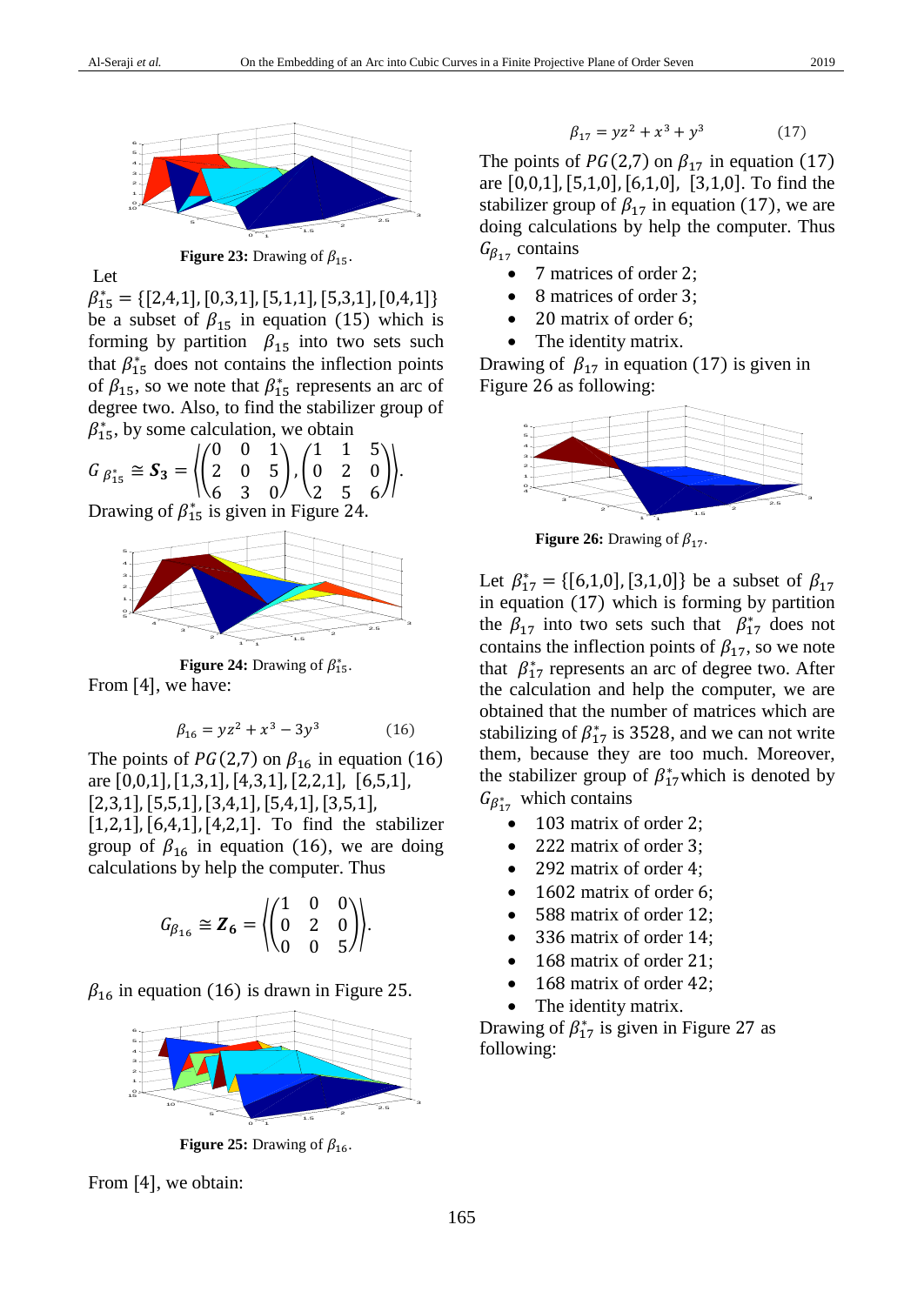

**Figure 27:** Drawing of  $\beta_{17}^*$ .

From [4], we obtain:

$$
\beta_{18} = yz^2 + x^3 + 2y^3 \tag{18}
$$

The points of  $PG(2,7)$  on  $\beta_{18}$  in equation (18) are [0,0,1],[4,4,1],[3,3,1],[2,4,1], [1,4,1],  $[6,3,1]$ ,  $[5,3,1]$ . To find the stabilizer group of  $\beta_{18}$  in equation (18), we are doing calculations by help the computer. Thus

$$
G_{\beta_{18}} \cong \mathbf{Z}_6 = \left\langle \begin{pmatrix} 1 & 0 & 0 \\ 0 & 2 & 0 \\ 0 & 0 & 5 \end{pmatrix} \right\rangle.
$$

 $\beta_{18}$  in equation (18) is drawn in Figure 28.



**Figure 28:** Drawing of  $\beta_{18}$ .

From [4], we obtain:

$$
\begin{aligned} \beta_{19} &= xy^2 + x^2z + 3yz^2 - \\ (x^3 + 3y^3 + 2z^3 - 2xyz) \end{aligned} \tag{19}
$$

The points of  $PG(2,7)$  on  $\beta_{19}$  in equation (19) are [5,5,1],[2,1,1],[4,1,0],[0,4,1], [3,2,1],

[6,0,1]. To find the stabilizer group of  $\beta_{19}$  in equation (19), we are doing calculations by help the computer. Thus

$$
G_{\beta_{19}} \cong Z_3 = \left\langle \begin{pmatrix} 0 & 0 & 1 \\ 3 & 0 & 0 \\ 0 & 3 & 0 \end{pmatrix} \right\rangle.
$$

 $\beta_{19}$  in equation (19) is drawn in Figure 29.



**Figure 29:** Drawing of  $\beta_{19}$ .

From [4], we have:

$$
\begin{aligned} \beta_{20} &= xy^2 + x^2z - 2yz^2 - \\ (x^3 - 2y^3 - 3z^3 - xyz) \end{aligned} \tag{20}
$$

The points of  $PG(2,7)$  on  $\beta_{20}$  in equation (20) are[1,3,1],[3,5,1],[1,5,1],[1,2,1],[6,4,1],

[4,5,1]. To find the stabilizer group of  $\beta_{20}$  in equation (20), we are doing calculations by help the computer. Thus

$$
G_{\beta_{20}} \cong \mathbf{Z}_3 = \left\langle \begin{pmatrix} 0 & 0 & 1 \\ 5 & 0 & 0 \\ 0 & 5 & 0 \end{pmatrix} \right\rangle.
$$

 $\beta_{20}$  in equation (20) is drawn in Figure 30.



**Figure 30:** Drawing of  $\beta_{20}$ .

From [4], we have:

$$
\beta_{21} = xy^2 + x^2z - 2yz^2 - 3(x^3 - 2y^3 - 3z^3 - xyz)
$$
\n(21)

The points of  $PG(2,7)$  on  $\beta_{21}$  in equation (21) are[5,1,0],[0,5,1],[3,3,1],[1,0,1],[4,1,1],

[5,4,1],[3,0,1],[4,0,1],[0,4,1]. To find the stabilizer group of  $\beta_{21}$  in equation (21), we are doing calculations by help the computer. Thus

$$
G_{\beta_{21}} \cong \mathbf{Z}_3 = \begin{pmatrix} 0 & 0 & 1 \\ 5 & 0 & 0 \\ 0 & 5 & 0 \end{pmatrix}.
$$

 $\beta_{21}$  in equation (21) is drawn in Figure 31.

166



Copyright © 2018 Authors and Al-Mustansiriyah Journal of Science. This work is licensed under a Creative Commons Attribution-NonCommercial 4.0 International License.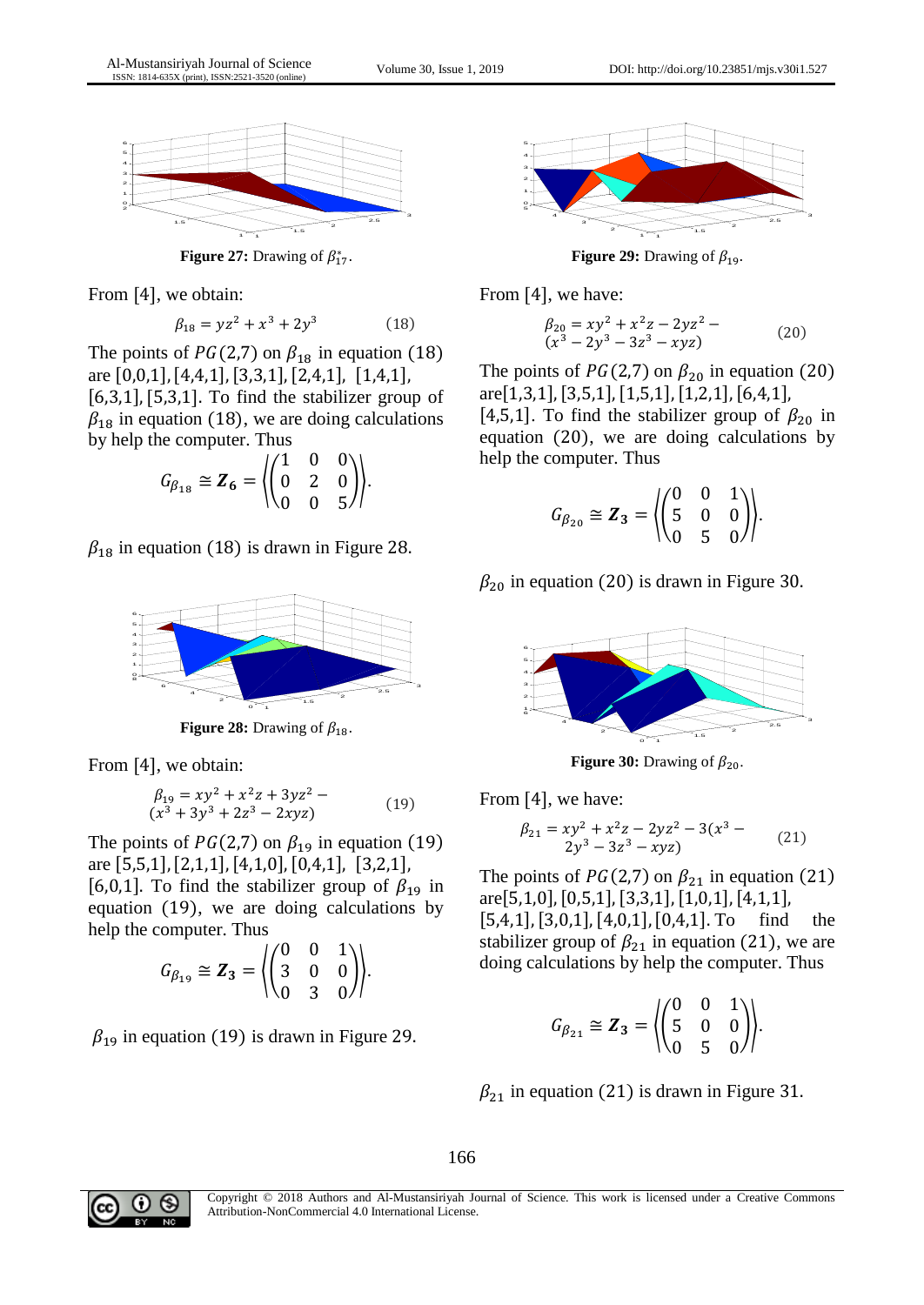

**Figure 31:** Drawing of  $\beta_{21}$ .

From [4], we have:

$$
\begin{aligned} \beta_{22} &= xy^2 + x^2z + 3yz^2 - \\ 3(x^3 + 3y^3 + 2z^3 - 2xyz) \end{aligned} \tag{22}
$$

The points of  $PG(2,7)$  on  $\beta_{22}$  in equation (22) are [4,3,1],[3,3,1],[4,6,1],[6,1,0], [0,6,1],  $[1,4,1]$ ,  $[3,1,1]$ ,  $[1,6,1]$ ,  $[1,1,1]$ ,  $[4,0,1]$ ,  $[5,3,1]$ , [6,2,1]. To find the stabilizer group of  $\beta_{22}$  in equation (22), we are doing calculations by help the computer. Thus

$$
G_{\beta_{22}} \cong \mathbf{Z}_3 = \left\langle \begin{pmatrix} 0 & 0 & 1 \\ 3 & 0 & 0 \\ 0 & 3 & 0 \end{pmatrix} \right\rangle.
$$

 $\beta_{22}$  in equation (22) is drawn in Figure 32.



**Figure 32:** Drawing of  $\beta_{22}$ .

From [4], we obtain:

$$
\beta_{23} = xy^2 + x^2z + 3yz^2 \tag{23}
$$

The points of  $PG(2,7)$  on  $\beta_{23}$  in equation (23) are [1,0,0],[0,1,0],[0,0,1].

After the calculation and help the computer, we are obtained that the number of matrices which are stabilizing of  $\beta_{23}$  in equation (23) is 216, and we can not write them, because they are too much. Moreover, the stabilizer group of  $\beta_{23}$  in equation (23) which is denoted by  $G_{\beta_{23}}$ which contains

- 21 matrix of order 2;
- 80 matrix of order 3;
- 18 matrix of order 4;
- 60 matrix of order 6;
- 36 matrix of order 12;
- The identity matrix.

Drawing of  $\beta_{23}$  in equation (23) is given in Figure 33 as following:



**Figure 33:** Drawing of  $\beta_{23}$ .

From [4], we obtain:

$$
\beta_{24} = xy^2 + x^2z - 2yz^2 \tag{24}
$$

The points of  $PG(2,7)$  on  $\beta_{24}$  in equation (24) are [1,0,0],[0,1,0],[0,0,1],[2,4,1], [3,6,1],  $[5,5,1], [3,4,1], [1,1,1], [6,3,1], [5,1,1]$  $, [4,2,1], [6,2,1].$  To find the stabilizer group of  $\beta_{24}$  in equation (24), we are doing calculations by help the computer. Thus

$$
G_{\beta_{24}} \cong \mathbf{Z}_3 \times \mathbf{Z}_3 = \left\langle \begin{pmatrix} 0 & 0 & 1 \\ 3 & 0 & 0 \\ 0 & 6 & 0 \end{pmatrix} \right\rangle \times \left\langle \begin{pmatrix} 0 & 0 & 1 \\ 5 & 0 & 0 \\ 0 & 5 & 0 \end{pmatrix} \right\rangle.
$$

 $\beta_{24}$  in equation (24) is drawn in Figure 34.



**Figure 34:** Drawing of  $\beta_{24}$ .

From [4], we obtain:

$$
\beta_{25} = x^3 + 3y^3 + 2z^3 - 3xyz \tag{25}
$$

The points of  $PG(2,7)$  on  $\beta_{25}$  in equation (25) are [4,4,1],[3,6,1],[5,5,1],[5,4,1],[1,2,1],  $[6,1,1]$ ,  $[6,3,1]$ ,  $[2,1,1]$ ,  $[3,2,1]$ . To find the stabilizer group of  $\beta_{25}$  in equation (25), we are doing calculations by help the computer. Thus